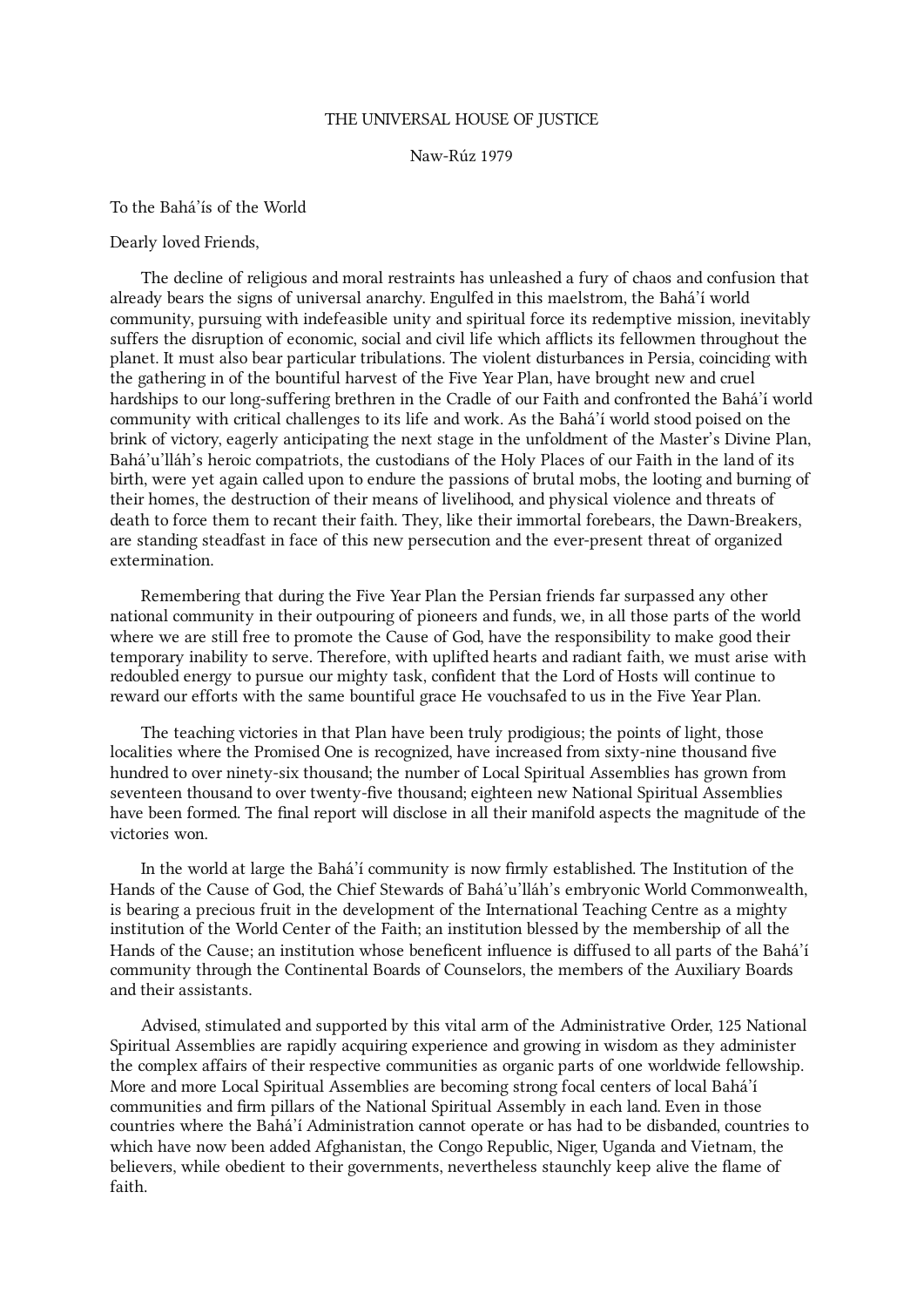Beyond the expansion of the community, vital as it is, the Five Year Plan witnessed great progress in the spiritual development of the friends, the growing maturity and wisdom of Local and National Assemblies, and in the degree to which Bahá'í communities embody the distinguishing characteristics of Bahá'í life and attract, by their unity, their steadfastness, their radiance and good reputation, the interest and eventual wholehearted support of their fellow citizens. This is the magnet which will attract the masses to the Cause of God, and the leaven that will transform human society.

The conditions of the world present the followers of Bahá'u'lláh with both obstacles and opportunities. In an increasing number of countries we are witnessing the fulfillment of the warnings that the writings of our Faith contain. "Peoples, nations, adherents of divers faiths," the beloved Guardian wrote, "will jointly and successively arise to shatter its unity, to sap its force, and to degrade its holy name. They will assail not only the spirit which it inculcates, but the administration which is the channel, the instrument, the embodiment of that spirit. For as the authority with which Bahá'u'lláh has invested the future Bahá'í Commonwealth becomes more and more apparent, the fiercer shall be the challenge which from every quarter will be thrown at the verities it enshrines." In different countries, in varying degrees, the followers of Bahá'u'lláh at this very hour are undergoing such attacks, and are facing imprisonment and even martyrdom rather than deny the Truth for whose sake the Báb and Bahá'u'lláh drained the cup of sacrifice.

In other lands, such as those in Western Europe, the faithful believers have to struggle to convey the message in the face of widespread indifference, materialistic self-satisfaction, cynicism and moral degradation. These friends, however, still have freedom to teach the Faith in their homelands, and in spite of the discouraging meagerness of outward results they continue to proclaim the Message of Bahá'u'lláh to their fellow-citizens, to raise high the reputation of the Cause in the public eye, to acquaint leaders of thought and those in authority with its true tenets, and to spare no effort to seek out those receptive souls in every town and village who will respond to the divine summons and devote their lives to its service.

In many lands, however, there is an eager receptivity for the teachings of the Faith. The challenge for the Bahá'ís is to provide these thousands of seeking souls, as swiftly as possible, with the spiritual food that they crave, to enlist them under the banner of Bahá'u'lláh, to nurture them in the way of life He has revealed, and to guide them to elect Local Spiritual Assemblies which, as they begin to function strongly, will unite the friends in firmly consolidated Bahá'í communities and become beacons of guidance and havens of refuge to mankind.

Faced by such a combination of danger and opportunity, the Bahá'ís, confident in the ultimate triumph of God's purpose for mankind, raise their eyes to the goals of a new Seven Year Plan.

In the Holy Land the strengthening of the World Center and the augmentation of its worldwide influence must continue:

- The Seat of the Universal House of Justice will be completed and designs will be adopted for the remaining three buildings of the World Administrative Center of the Faith.
- The Institution of the International Teaching Centre will be developed and its functions expanded. This will require an increase in its membership and the assumption by it and by the Continental Boards of Counselors of wider functions in the stimulation on an international scale of the propagation and consolidation of the Faith, and in the promotion of the spiritual, intellectual and community aspects of Bahá'í life.
- The House of 'Abdu'lláh Páshá in 'Akká will be opened to pilgrimage.
- Work will be continued on the collation and classification of the Sacred Texts and a series of compilations gleaned and translated from the writings of the Faith will be sent out to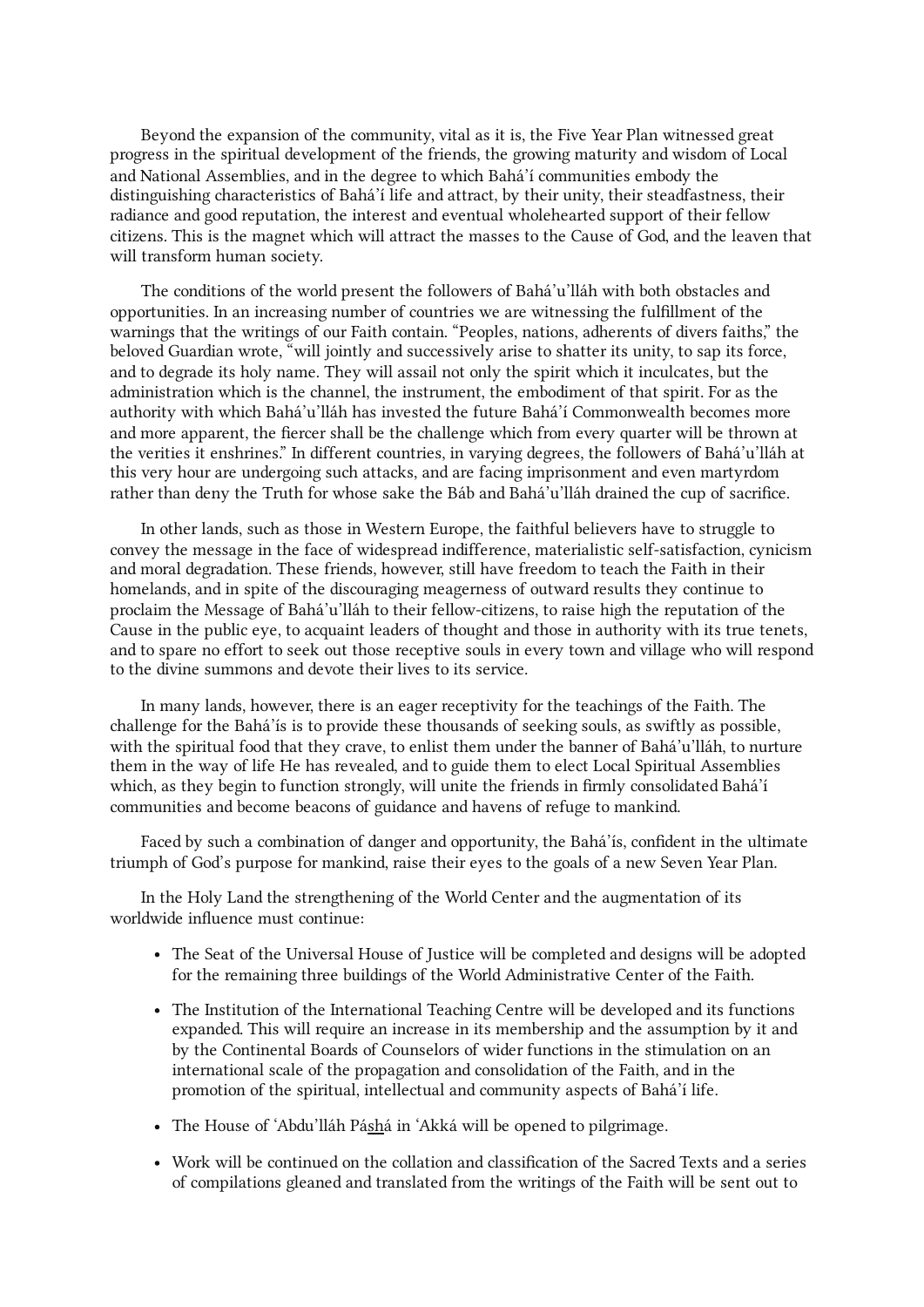the Bahá'í world to help in deepening the friends in their understanding of the fundamentals of the Faith, enriching their spiritual lives, and reinforcing their efforts to teach the Cause.

- The ties binding the Bahá'í International Community to the United Nations will be further developed.
- Continued efforts will be made to protect the Faith from opposition and to emancipate it from the fetters of persecution.

Each National Spiritual Assembly has been given goals for these first two years of the Plan, designed to continue the process of expansion, to consolidate the victories won, and to attain, where circumstances permit, any goals that may have had to remain unaccomplished at the end of the Five Year Plan. During these first two years we shall be examining, with the Continental Boards of Counselors and National Spiritual Assemblies, the conditions and possibilities in each country, and shall be considering in detail the capacities and needs of each of the rapidly differentiating national Bahá'í communities before formulating the further goals towards which each community is to work following the opening phase of the Plan.

Throughout the world the Seven Year Plan must witness the attainment of the following objectives:

- The Mashriqu'l-Adhkár of Samoa is to be completed and progress will be made in the construction of the Mashriqu'l-Adhkár in India.
- Nineteen new National Spiritual Assemblies are to be brought into being: eight in Africa, those of Angola, Bophuthatswana, the Cape Verde Islands, Gabon, Mali, Mozambique, Namibia and Transkei; eight in the Americas, those of Bermuda, Dominica, French Guiana, Grenada, the Leeward Islands, Martinique, St. Lucia and St. Vincent; and three in the Pacific, those of the Cook Islands, Tuvalu and the West Caroline Islands. Those National Spiritual Assemblies which have had to be dissolved will, circumstances permitting, be reestablished.
- The Message of Bahá'u'lláh must be taken to territories and islands which are as yet unopened to His Faith.
- The teaching work, both that organized by institutions of the Faith and that which is the fruit of individual initiative, must be actively carried forward so that there will be growing numbers of believers, leading more countries to the stage of entry by troops and ultimately to mass conversion.
- This teaching work must include prompt, thorough and continuing consolidation so that all victories will be safeguarded, the number of Local Spiritual Assemblies will be increased and the foundations of the Cause reinforced.
- The interchange of pioneers and traveling teachers, which contributes so importantly to the unity of the Bahá'í world and to a true understanding of the oneness of mankind, must continue, especially between neighboring lands. At the same time, each national Bahá'í community must aspire to a rapid achievement of self-sufficiency in carrying out its vital activities, thus acquiring the capacity to continue to function and grow even if outside help is cut off.
- Especially in finance is the attainment of independence by national Bahá'í communities urgent. Already the persecutions in Iran have deprived the believers in that country of the bounty of contributing to the international funds of the Faith, of which they have been a major source. Economic disruption in other countries threatens further diminution